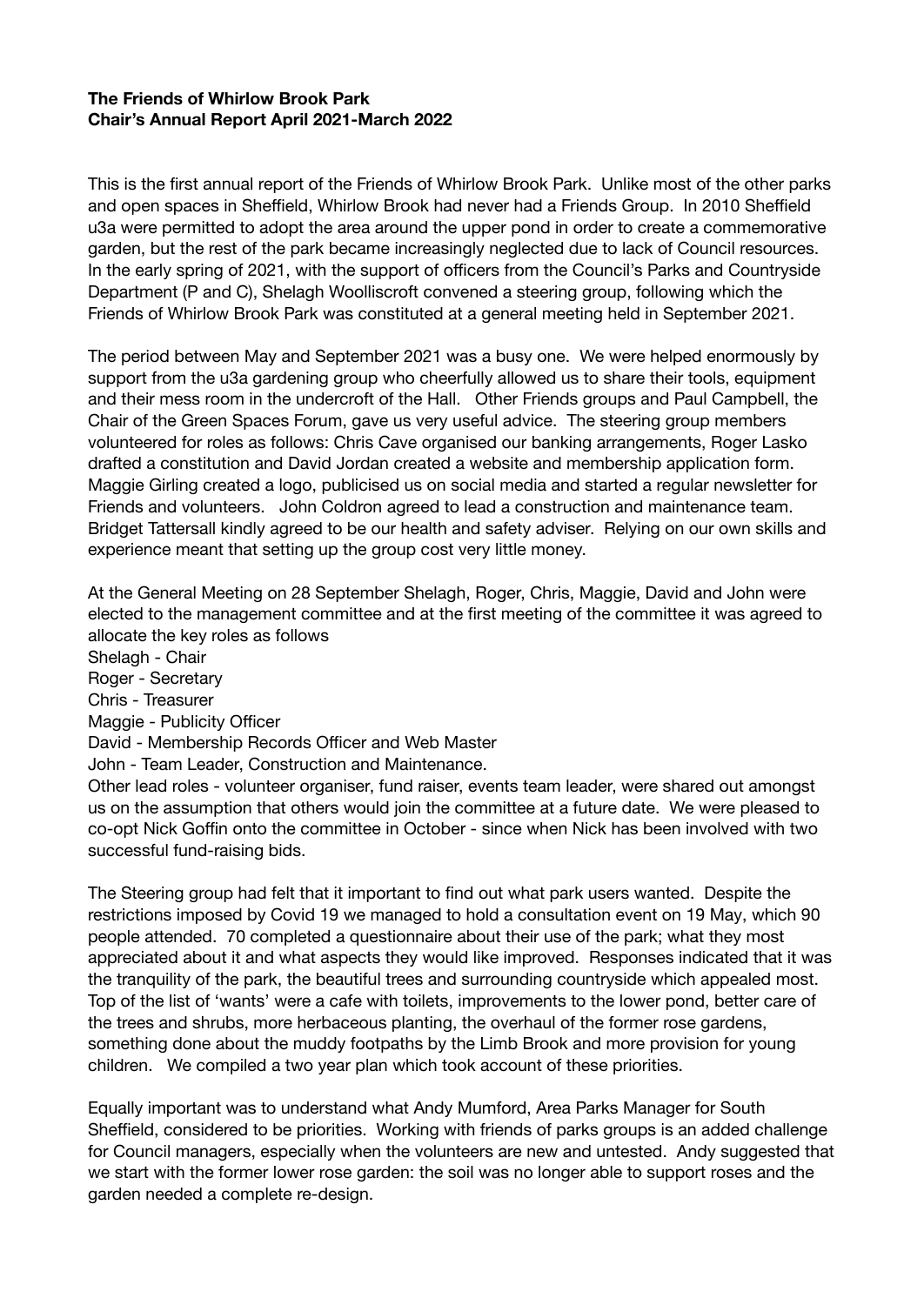It was clear that we were going to need a lot of help from the community in order to start making a difference. It was heartening to see many people signing up as gardening volunteers at the May consultation event and later at the September general meeting. Having considered people's availability it was decided to run two morning sessions per month, one of which would be on a Saturday. The first session was held on Wednesday 26 May and after a short health and safety briefing by Ranger Graham Lister the volunteers started weeding and clearing debris. Clearing the former rose garden ( now called the sunken garden) took many sessions. Enormous quantities of bramble, nettle and other weeds were cleared and much pruning undertaken. Two over-large conifers were removed to allow more light in and others were crown-lifted. The nine small beds were reduced to two large symmetrical ones. Andy Mumford put together a planting plan based on our ideas for a scented garden and ordered the plants for us which avoided our having to pay VAT. The Hallamshire branch of the Soroptimists gave a very generous donation which enabled five new trees to be planted and another donor gave a handsome sum which paid for the central beds. Planting took place in March and April 2022, with a generous application of bark mulch keeping the weeds down. Overall nearly 200 plants have been put in and P and C's gardening team have re-seeded the grass. We look forward to completing the garden as funds permit.

Other activity during the year included removing Himalayan balsam from the Limb Brook; clearing the young children's play area including repainting the maze; clearing the margins of the lower pond (a joint exercise with Abbeydale Rotary and the Su3A gardening team); hard pruning a huge bank of cornus; and planting 3000 spring bulbs. In addition, John Coldron's construction and maintenance team conducted a survey of the paving and stone work. The walls at the foot of the steps leading to the sunken garden were rebuilt to accommodate the new junipers and some of the steps relaid.

The work of the group has been helped by many other organisations and individuals. Local councillors have been very supportive and Colin Ross kindly chaired both the inaugural General Meeting and the Climate Change launch (see below). Maggie contacted the University, with the result that most gardening sessions are now attended by students whose energy and strength are much appreciated! Ranger Grahame Lister helped the construction team to replace the dilapidated fence by the top car park with a new post and rail fence. The Tree Council gave us a grant for a copper beech hedge to run along the inside of the fence and also paid for two silver birch trees in the sunken garden. The South West Sheffield People Keeping Well Partnership gave a grant towards a multi tool for sanding the benches, and a much needed hose-pipe with a wheeled cart. Vine Hotels have kindly allowed the management Committee to meet at the Hall and have given a grant towards the restoration and upkeep of the area around the Hall. We hope this will be an annual donation!

We are not short of ideas to make the park more interesting and attractive. We met with tree manager Jerry Gunson who agreed to help us to create a tree trail; and with Denise Devoto of the new SW Local Area Committee to consider a compost making education project. We will need to apply for Ward pot funding for both these projects. On a warm sunny day in April 2022 an Easter Egg trail attracted a large number of families. This event was sponsored by the Coop who kindly donated the prizes of Cadbury's creme eggs. The attractive (and reusable) egg signs were painted by Nether Edge Art Group. Visitors also consumed large quantities of Hope Valley ice-cream, which gave rise to a plan to set up Ice Cream Sundays during the summer.

Our major project, which was launched on 12 March 2022, is concerned with tackling the effects of climate change. During the autumn of 2021, with enormous help from environmentalist Professor Ian Rotherham and his colleague in the South Yorkshire Bio-diversity group, Christine Handley, we successfully bid for a grant of £8,500 from the Lottery Community Fund's 'Together